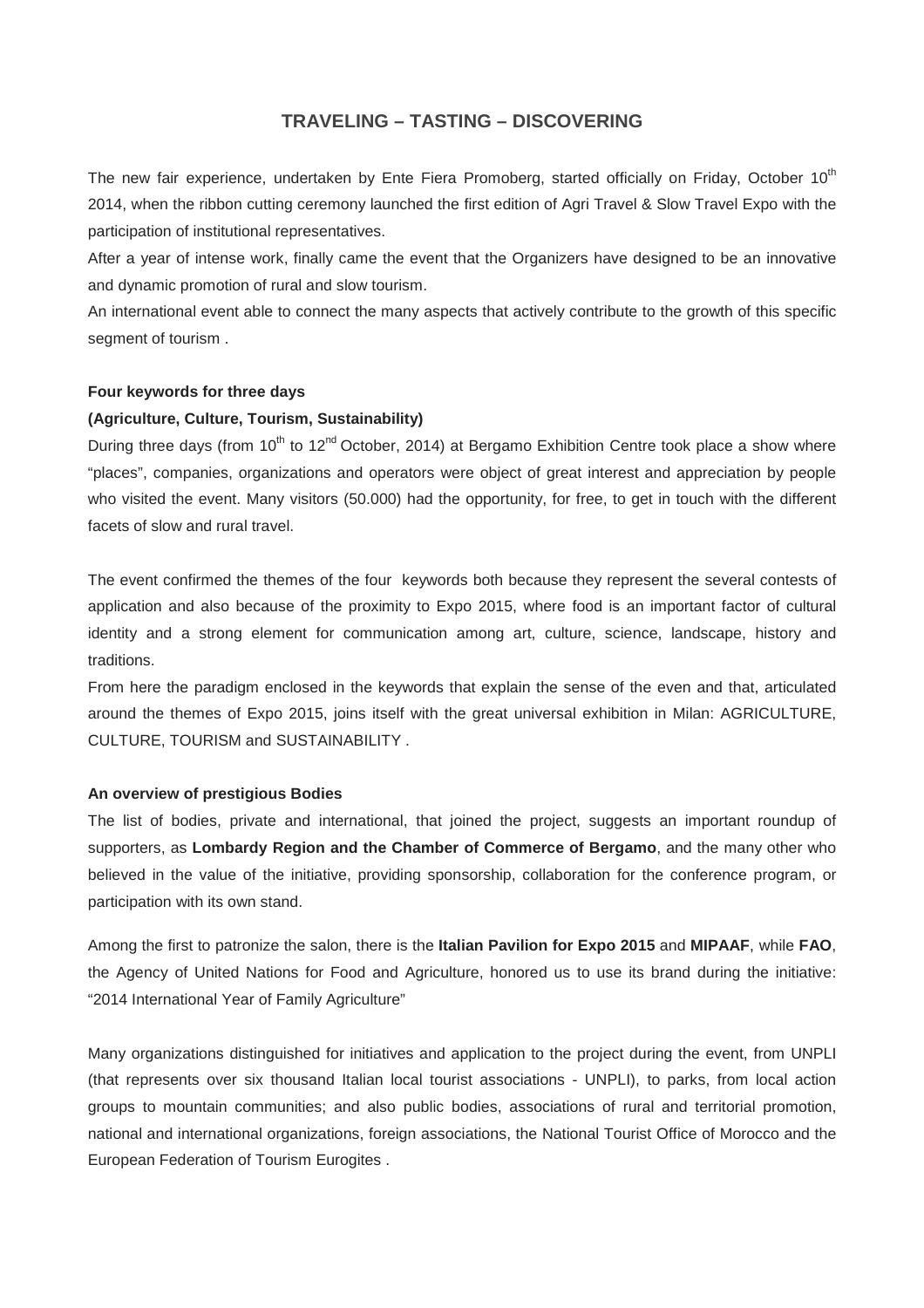It's important at European level, the intervention of **Eurogites**, the European Federation of Rural Tourism which includes 35 associations represented in 27 European countries. Eurogites contributed, during the international exhibition, with the Federation work and experience (back in those days by the annual conference entitled "The Future of Rural Tourism" - Tyrol, from  $6<sup>th</sup>$  to  $8<sup>th</sup>$  October 2014), presenting the report on the European situation in this field.

Among the remarkable collaborations enters **Bergamo University,** the creator and partner with Ente Fiera Promoberg of the project "Centrality of the territories" that has been reflected in an international conference about agricultural urban space and European network of the city s-low.

There was also a stand, where University gave the visibility to copious pilot projects on the development of territorial marketing networks, targeted with the aim of showing to the public the European network University (**Beauvais - Amiens, Cambridge, Charleroi, Girona, Lubeck, Santander**) and Lombard areas participating in research.

And the overview continues with **ASL**, representing the planning that local institutions carry on in Italy and in European networks (walking groups, European Network of Healthy Cities, application of WHP -Workplace Health Promotion), and that engages the purpose of the fair for their idea that **be in motion** is a form of health protection and conservation of natural habitats.

## **In the sign of cooperation**

The event proved to be a virtuous container of initiatives and ideas in the sign of cooperation thanks to the presence of Confcooperative. Comparison tables, proposed by the various entities, generated contacts and opportunities for dialogue. The event will remain the reference point for them, in order to ensure their growth through future editions.

#### **Agriculture and tourism across the board. Trade associations frontline**

Numerous farmhouses, perfectly coordinated, and main trade associations, first of all Terranostra national and Lombardy Agritourist, showcased the dynamism that represents agriculture from many years thanks to the multi functionality of companies. For these reason, there were stands organized and always crowded, an amazing range of activities and speakers prepared to live the future challenges (as declared again by associations during the conference on Tourism and Rural activity that on Friday, October the 10<sup>th</sup>, that inaugurated calendar events).

# **Good examples and best practices From North to South, comparing ideas**

Another objective achieved, concerns the cases of virtuous examples and good practices that are presented during the three days of the event.

From north to south the program affected all fields involved in the fair. Presentations about quality of agricultural food production and teaching classes, thanks to the network of Educational Farms of Lombardy and the Network of Educational Farms in the Puglia region.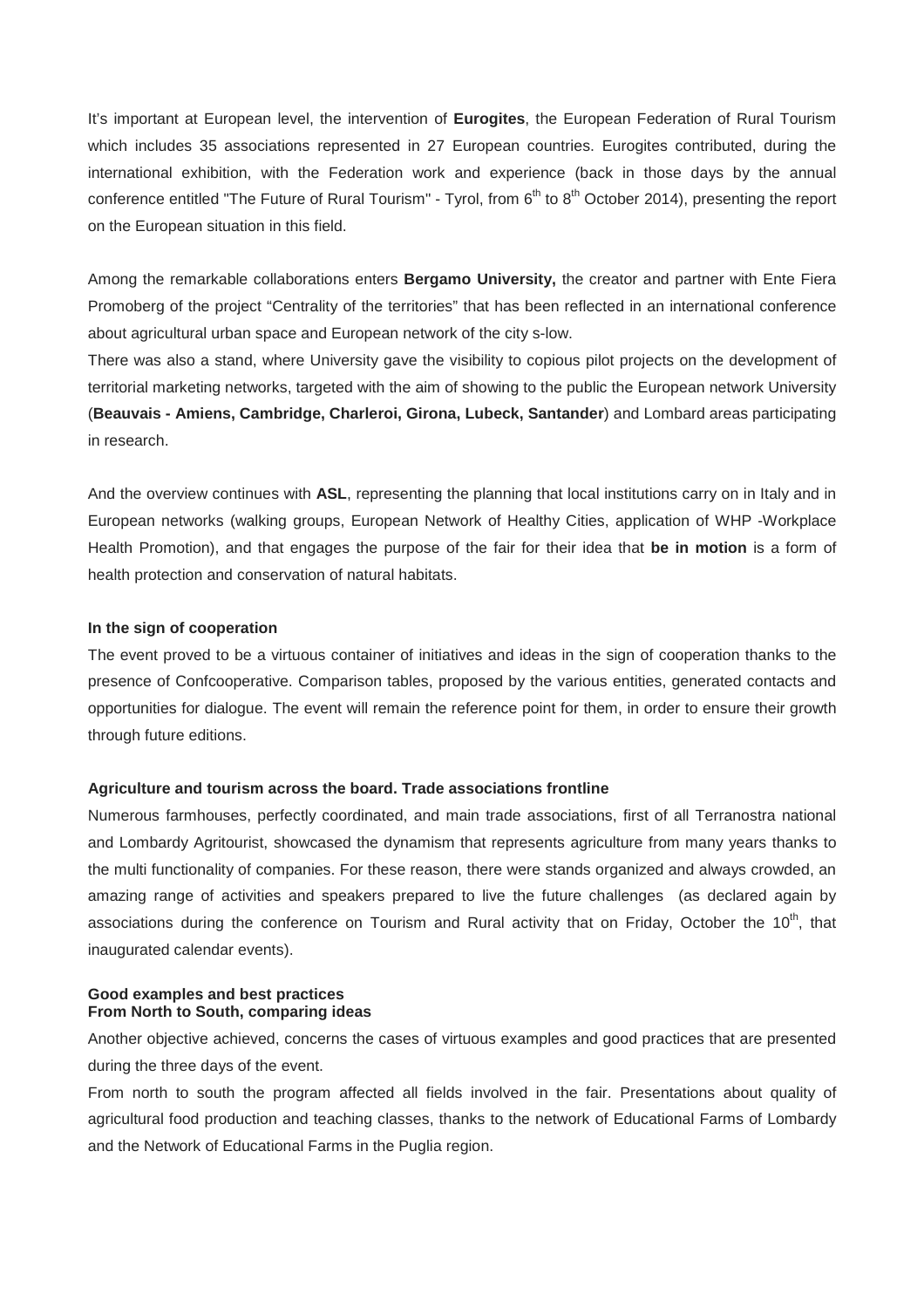Examples of gastronomic tributes from different Italian regions shown the originality and innovation of various marketing strategies presented, with interesting presentations and case histories by Sardinia and Trentino Alto Adige.

Finally , a special mention is for the initiatives presented by Matching organized: the service created by the Organsers with the aim to match in the best and efficient way Meetings B2B and cooperation tables.

# **Cultural identities that born again: pearls for tourism**

The enhancement and promotion of natural and architectural heritage founded a wide echo at the event. Great interest for little realities presented, as: Grumes (the smallest city in the European slow circuit), or the Zoldo Valley (with its program of promotion based on the Dolomites UNESCO heritage), or even the small Medieval village of Etroubles in Val d'Aosta, already orange flag of Touring Club and in the end the FAI – Fondo Ambientale Italiano, with its project of revaluation of the Canavese castle.

# **First of all: slow. The success of the slow section**

The combination of slow travel, with his slow rhythms, with the health and travel intensity, was really appreciated. Main character again was Unpli with its local associations and ASL, but also Legambiente, the Slow Movement Association and the European Foundation of the Via Francigena, which are ones of the heralds of this new trend of thinking about vacation and experience travel.

# **The handcraft field is still a strong incentive**

Handcraft played an important role of connection among territories and communities development, because it is an expression of creativity and creative genius. This connection is more important when the handicraft forms the identity of a culture, including food heritage.

This role has given high visibility at the event, with great appreciation from the public that has been able to interact directly with many craftsmen.

#### **Internationalization. From the contact B2B until know-how**

In his position as an international event, since the first edition, AT&ST Expo had a special focus on bringing the event nearest with the demand and foreign markets.

The result was a great feedback, both for B2B section and for the availability of operators to advice and inform about orientation inside the international market, especially the area of the Gulf and Dubai, side of the next World Expo.

#### **Education: growing with the right tools. From strategies to resource finding**

As indicated in its project program, the event wanted to be a platform of training orientation. The qualified presence of local marketing experts, of examples of successful projects and also the presence of representatives of local agencies responsible to distribute funds under the new development programs of the European Community, demonstrated the success of the project program, providing companies tools for growing and knowing.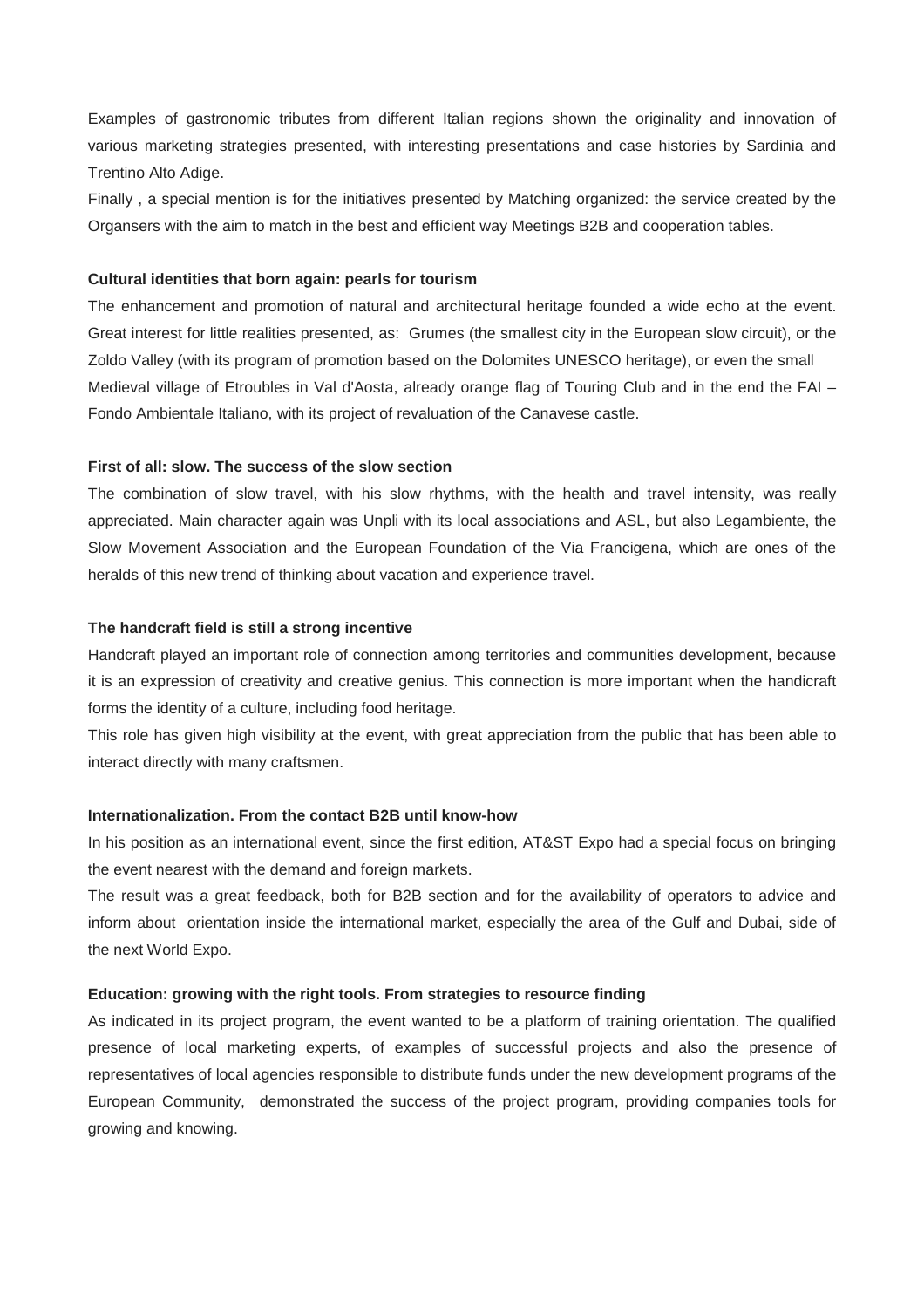#### **Social network. The new frontier of marketing at the event**

The idea of planning a busy timetables of workshops specifically dedicated to marketing with social networks, was a successful intuition. A topic which affected both the public and operators, for whom the event promoted a special campaign of information so much followed.

# **Communication with the new generations**

The dialogue that Organizers wanted to engage with younger generations found in schools its natural partner and resulted in a substantial presence during the event of students and educational institutions of the tourism sector and hotel .

A dialogue that the organizers expect to continue and extend to a wider scene, which includes a national and international comparison that sees schools involved to integrate as much as possible programs with curricular experiences of working realities.

## **The exhibition explained by events**

The events section catalyzed the attention and participation of public and operators. The program interchanged over fifty events including conferences, workshops, presentations, panel discussions, workshops and folklore performances, which highlight the variety and richness of the themes and initiatives proposed. During the major conferences 'Tourism and Rural activity' and 'S-low cities'. The "agricultural urban space", both of them international, it was organized a lot of events that ranged from workshops on social media marketing, to the internationalization, presentation of case histories, show cooking, slow tourism, protocols of Smart Cities, passing through many other areas considered to be of interest: rural nutrition and promotion of authenticity, the Hi - Tech applied to traveling, the teaching of rural folklore, the European calls and new PSR, the food and the healthy lifestyles, till to the use of animals in the proposals for active tourism, from trekking to the pet therapy .

#### **Lombardy, the heart of Europe**

A beating heart is the most appropriate imagine to describe the central role of Lombardy compared to Europe and therefore of Agri Travel & SlowTravel Expo, too, which is to be located on a strategic position that cross all the European routes, thanks to the international traffic of the airport 'Caravaggio' Orio al Serio, third Italian hub, located five minutes from the exhibition halls.

The opening conference was the occasion for an international view, with a focus on tourism and rurality, starting from the strategic position of territories of Lombardy, today also interested by the wave of media exposure and planning generated by Expo 2015 .

A central role that reflects the state of rural tourism in Europe, a reality that exposed by Eurogites, the European Federation of Rural Tourism, both during the conference with the participation of Dr . Klaus Ehrlich (General Secretary), and with the presence of Federation during the event, with a representing stand of 35 associations registered , distributed into the 27 European countries . A partnership that led virtually the event into contact with over 72.000 members, from farm and service suppliers to the industry, that are the members registered in Eurogites